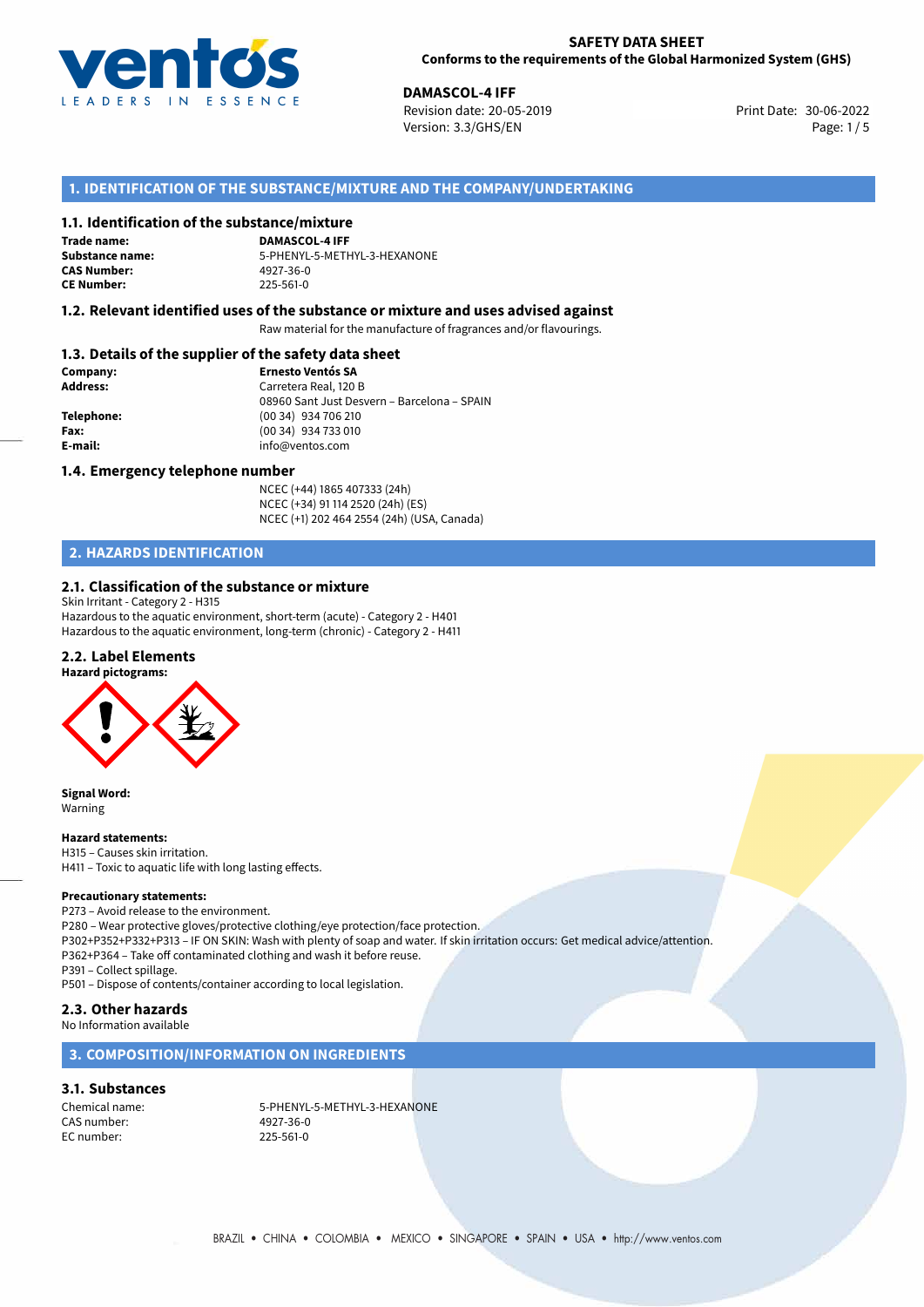

30-06-2022 **DAMASCOL-4 IFF** Revision date: 20-05-2019 Print Date: Version: 3.3/GHS/EN Page: 2 / 5

### **Hazardous constituents:**

| <b>Chemical Name</b>         | % (w/w)   | <b>CAS No</b><br><b>EC No</b> | <b>Classification according to GHS</b>                                                                                                                                                             |
|------------------------------|-----------|-------------------------------|----------------------------------------------------------------------------------------------------------------------------------------------------------------------------------------------------|
| 5-PHENYL-5-METHYL-3-HEXANONE | $\geq$ 50 | 4927-36-0<br>225-561-0        | Skin Irritant - Category 2 - H315<br>Hazardous to the aquatic environment, short-term (acute) - Category 2 - H401<br>Hazardous to the aquatic environment, long-term (chronic) - Category 2 - H411 |

[See the full text of the hazard statements in section 16.](#page-4-0)

### **3.2. Mixtures**

Not applicable.

### **4. FIRST-AID MEASURES**

### **4.1. Description of necessary first aid measures**

| Ingestion:    | Rinse mouth with water.                                                                                               |
|---------------|-----------------------------------------------------------------------------------------------------------------------|
|               | Obtain medical advice.                                                                                                |
|               | Keep at rest. Do not induce vomiting.                                                                                 |
| Eye contact:  | In case of contact with eyes, rinse immediately with plenty of water for at least 15 minutes and seek medical advice. |
| Inhalation:   | Remove person to fresh air and keep at rest.                                                                          |
|               | Seek immediate medical advice.                                                                                        |
| Skin contact: | Take off immediately all contaminated clothing.                                                                       |
|               | Thoroughly wash affected skin with soap and water.                                                                    |
|               | Seek medical attention if symptoms persist.                                                                           |

# **4.2. Most important symptoms and effects, both acute and delayed**

No information available.

### **4.3. Indication of any immediate medical attention and special treatment needed**

No information available.

### **5. FIRE-FIGHTING MEASURES**

### **5.1. Extinguishing Media**

Water spray, carbon dioxide, dry chemical powder or appropriate foam. For safety reasons do not use full water jet.

### **5.2. Special hazards arising from the substance or mixture**

Known or Anticipated Hazardous Products of Combustion: Emits toxic fumes under fire conditions.

### **5.3. Advice for firefighters**

High temperatures can lead to high pressures inside closed containers. Avoid inhalation of vapors that are created. Use appropriate respiratory protection. Do not allow spillage of fire to be poured into drains or watercourses. Wear self-contained breathing apparatus and protective clothing.

## **6. ACCIDENTAL RELEASE MEASURES**

### **6.1. Personal precautions, protective equipment and emergency procedures**

Evacuate surronding areas. Ensure adequate ventilation. Keep unnecessary and unprotected personnel from entering. Do not breathe vapor/spray. Avoid contact with skin and eyes. Information regarding personal protective measures: see section 8.

### **6.2. Environmental precautions**

To avoid possible contamination of the environment, do not discharge into any drains, surface waters or groundwaters.

### **6.3. Methods and materials for containment and cleaning up**

Cover with an inert, inorganic, non-combustible absorbent material (e.g. dry-lime, sand, soda ash). Place in covered containers using non-sparking tools and transport outdoors. Avoid open flames or sources of ignition (e.g. pilot lights on gas hot water heater). Ventilate area and wash spill site after material pickup is complete.

### **6.4. Reference to other sections**

Information regarding exposure controls, personal protection and disposal considerations can be found in sections 8 and 13.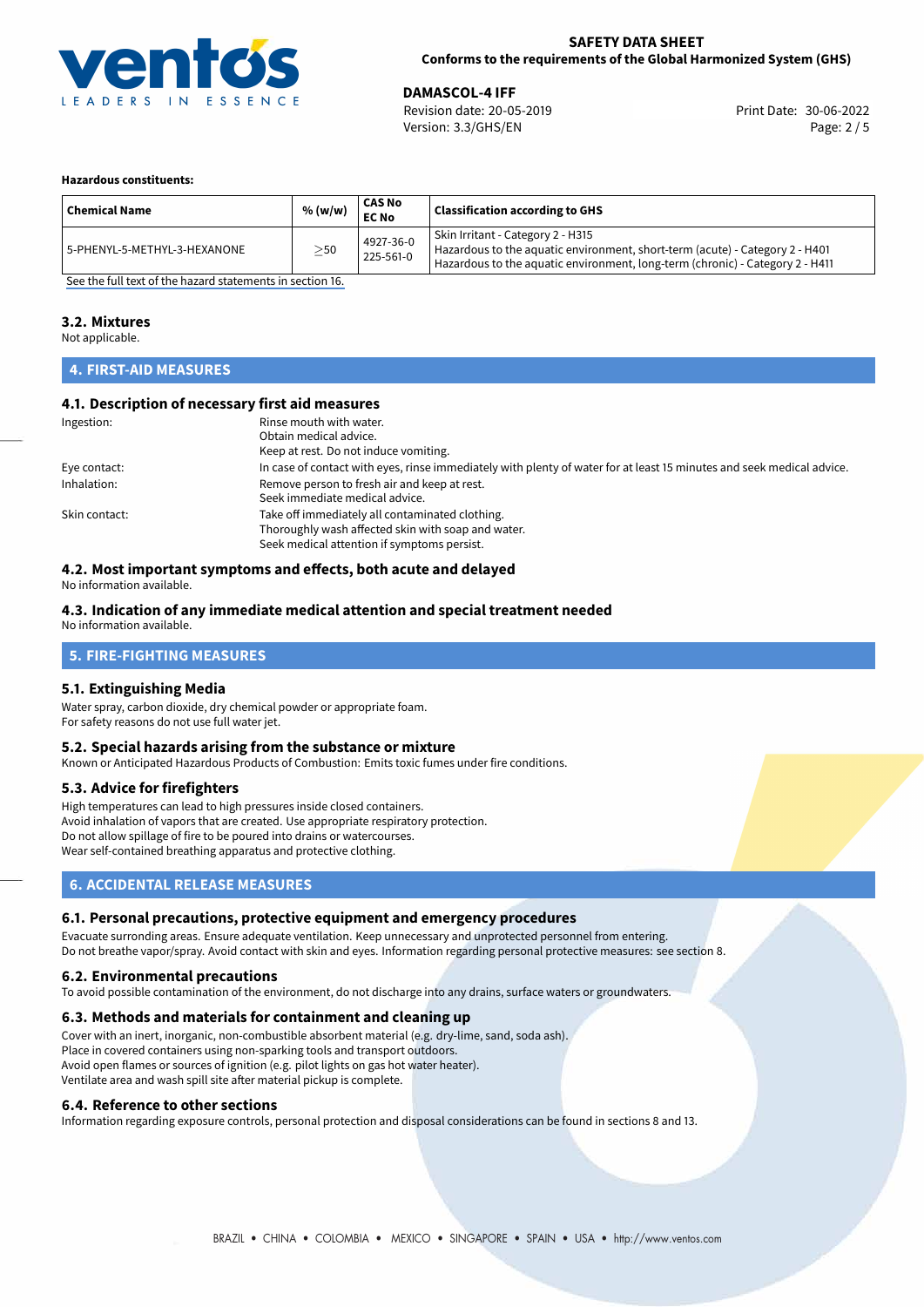

30-06-2022 **DAMASCOL-4 IFF** Revision date: 20-05-2019 Print Date: Version: 3.3/GHS/EN Page: 3 / 5

# **7. HANDLING AND STORAGE**

## **7.1. Precautions for safe handling**

Do not store or handle this material near food or drinking water. Do not smoke. Avoid contact with the eyes, skin and clothing. Wear protective clothing and use glasses. Observe the rules of safety and hygiene at work. Keep in the original container or an alternative made from a compatible material.

# **7.2. Conditions for safe storage, including any incompatibilities**

Store in tightly closed and preferably full containers in a cool, dry and ventilated area, protected from light. Keep away from sources of ignition (e.g. hot surfaces, sparks, flame and static discharges). Keep away from incompatible materials (see section 10).

## **7.3. Specific end use(s)**

No information available.

**8. EXPOSURE CONTROLS AND PERSONAL PROTECTION**

# **8.1. Control parameters**

Components with occupational exposure limits: None known.

### **8.2. Exposure controls**

Measures should be taken to prevent materials from being splashed into the body. Provide adequate ventilation, according to the conditions of use. Use a mechanical exhaust if required.

### **8.3. Individual protection measures, such as personal protective equipment**

| Eye/Face protection:             | Chemical safety goggles are recommended. Wash contaminated goggles before reuse.                                                            |
|----------------------------------|---------------------------------------------------------------------------------------------------------------------------------------------|
| Hand Protection:                 | Chemical-resistant gloves are recommended. Wash contaminated gloves before reuse.                                                           |
| Body protection:                 | Personal protective equipment for the body should be selected based on the task being performed and the risks<br>involved.                  |
| Respiratory Protection:          | In case of insufficient ventilation, use suitable respiratory equipment.                                                                    |
| Environmental exposure controls: | Emissions from ventilation or process equipment should be checked to ensure they comply with environmental<br>protection legislation.       |
|                                  | In some cases, filters or engineering modifications to the process equipment will be necessary to reduce emissions to<br>acceptable levels. |
|                                  |                                                                                                                                             |

# **9. PHYSICAL AND CHEMICAL PROPERTIES**

### **9.1. Information on basic physical and chemical properties**

| Appearance:                            | Liquid                    |
|----------------------------------------|---------------------------|
| Colour:                                | Conforms to standard      |
| Odour:                                 | Conforms to standard      |
| Odour theshold:                        | Not determined            |
| pH:                                    | Not determined            |
| Melting point/freezing point:          | Not determined            |
| Boling point/boiling range:            | Not determined            |
| Flash point:                           | 94 $^{\circ}$ C           |
| Evaporation rate:                      | Not determined            |
| Flammability:                          | Not determined            |
| Lower flammability/Explosive limit:    | Not determined            |
| Upper flammability/Explosive limit:    | Not determined            |
| Vapour pressure:                       | Not determined            |
| Vapour Density:                        | Not determined            |
| Density:                               | $0,959-0,967$ g/mL (20°C) |
| Relative density:                      | $0,959 - 0,967$ (20°C)    |
| Water solubility:                      | <b>INSOLUBLE IN WATER</b> |
| Solubility in other solvents:          | SOLUBLE IN ETHANOL        |
| Partition coefficient n-octanol/water: | Not determined            |
| Auto-ignition temperature:             | Not determined            |
| Decomposition temperature:             | Not determined            |
| Viscosity, dynamic:                    | Not determined            |
| Viscosity, kinematic:                  | Not determined            |
| Explosive properties:                  | Not determined            |
| Oxidising properties:                  | Not determined            |
|                                        |                           |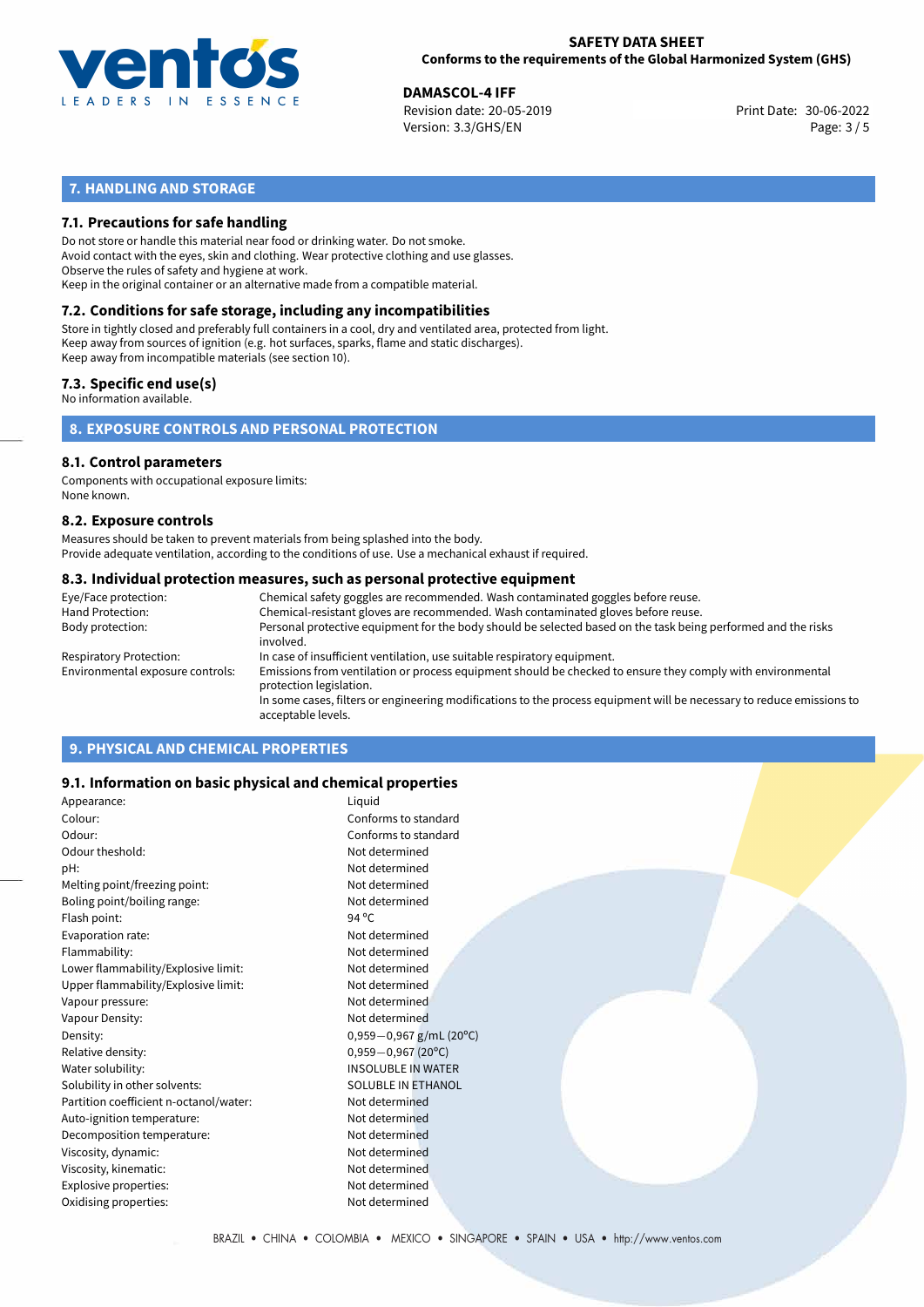

30-06-2022 **DAMASCOL-4 IFF** Revision date: 20-05-2019 Print Date: Version: 3.3/GHS/EN Page: 4/5

# **10. STABILITY AND REACTIVITY**

### **10.1. Reactivity**

No hazardous reactions if stored and handled as prescribed/indicated.

### **10.2. Chemical stability**

The product is stable if stored and handled as prescribed/indicated.

### **10.3. Possibility of hazardous reactions**

No hazardous reactions if stored and handled as prescribed/indicated.

### **10.4. Conditions to Avoid**

Conditions to Avoid: Excessive heat, flame or other ignition sources.

### **10.5. Incompatible materials**

Avoid contact with strong acids and bases and oxidizing agents.

### **10.6. Hazardous decomposition products**

During combustion may form carbon monoxide and unidentified organic compounds.

# **11. TOXICOLOGICAL INFORMATION**

| <b>Acute toxicity</b>             | Based on the data available, the criteria for classification are not met. |
|-----------------------------------|---------------------------------------------------------------------------|
| <b>Skin corrosion/irritation</b>  | Causes skin irritation.                                                   |
| Serious eye damage/irritation     | Based on the data available, the criteria for classification are not met. |
| Respiratory or skin sensitisation | Based on the data available, the criteria for classification are not met. |
| <b>Germ cell mutagenicity</b>     | Based on the data available, the criteria for classification are not met. |
| Carcinogenicity                   | Based on the data available, the criteria for classification are not met. |
| <b>Reproductive toxicity</b>      | Based on the data available, the criteria for classification are not met. |
| <b>STOT-single exposure</b>       | Based on the data available, the criteria for classification are not met. |
| <b>STOT-repeated exposure</b>     | Based on the data available, the criteria for classification are not met. |
| <b>Aspiration hazard</b>          | Based on the data available, the criteria for classification are not met. |

## **12. ECOLOGICAL INFORMATION**

### **12.1. Toxicity**

**Assessment:** Toxic to aquatic life with long lasting effects. **Experimental/calculated data:** No information available.

**12.2. Degradability** Biodegradation : > 33%. (OECD 301 D).

### **12.3. Bioaccumulative potential** No information available.

**12.4. Soil mobility** No information available.

# **12.5. Other adverse effects**

See also sections 6, 7, 13 and 15 Do not allow to get into waste water or waterways.

### **13. DISPOSAL CONSIDERATIONS**

### **13.1. Waste treatment methods**

Dispose of in accordance with national and local environmental regulations.